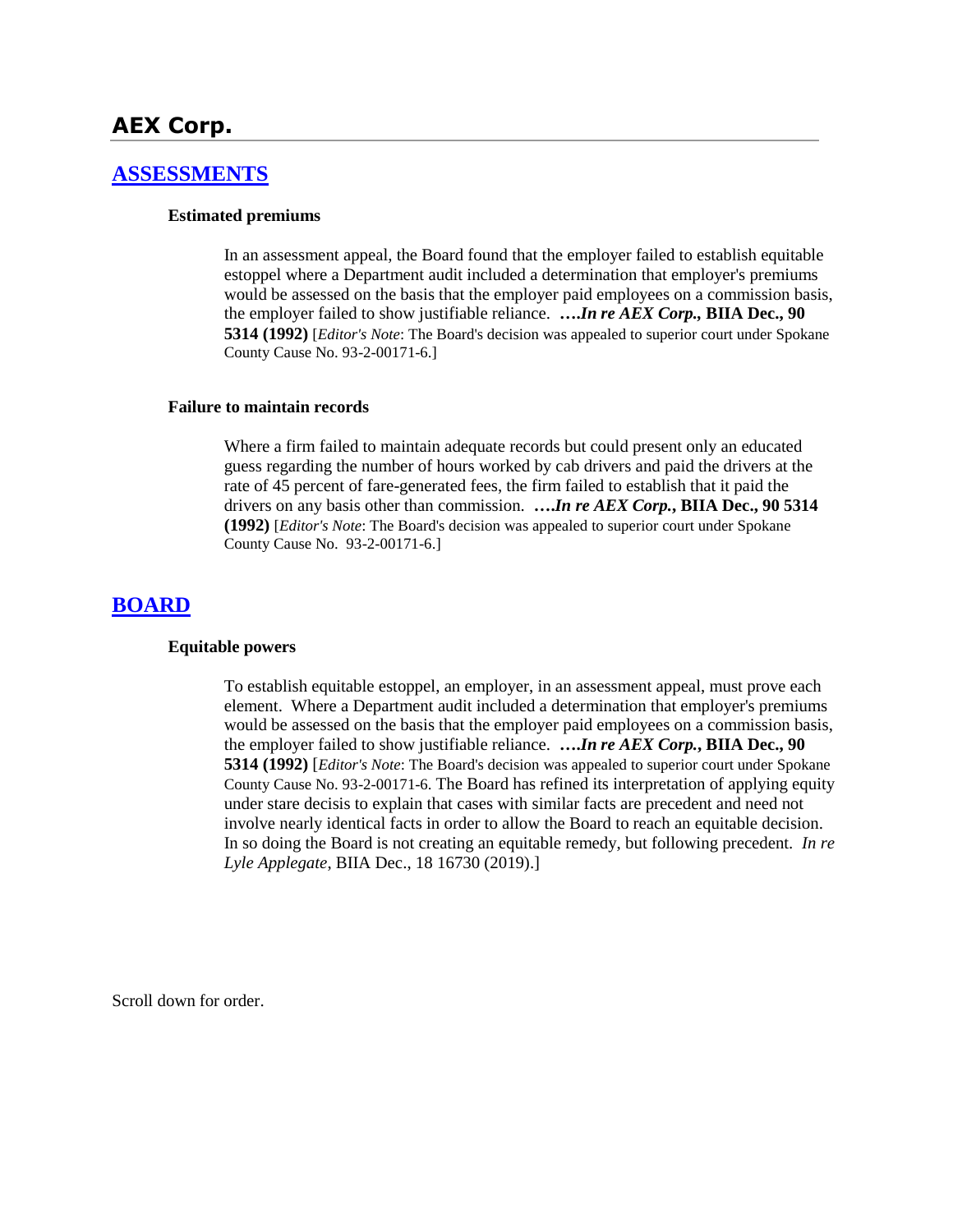## **BEFORE THE BOARD OF INDUSTRIAL INSURANCE APPEALS STATE OF WASHINGTON**

**)**

**IN RE: AEX CORPORATION ) DOCKET NO. 90 5314**

**FIRM NO. 286,904-00-8 ) DECISION AND ORDER**

APPEARANCES:

Firm-Petitioner, AEX Corporation, by George I. Diana, Attorney

Department of Labor and Industries, by Office of the Attorney General, per Penny L. Allen, Assistant

This is an appeal filed by the employer, AEX Corporation, on October 19, 1990 from an Order and Notice Reconsidering Notice and Order of Assessment dated August 22, 1990. The Order and Notice dated August 22, 1990 affirmed a prior Notice and Order of Assessment of Industrial Insurance Taxes dated June 8, 1990, No. 82453, assessing taxes due and owing the state fund, which accrued between January 1, 1988 and December 31, 1989, in the amount of \$38,898.57. **AFFIRMED.**

# **PROCEDURAL AND EVIDENTIARY MATTERS**

Pursuant to RCW 51.52.104 and RCW 51.52.106, this matter is before the Board for review and decision on timely Petitions for Review filed by the employer and the Department of Labor and Industries to a Proposed Decision and Order issued on June 30, 1992 in which the order of the Department dated August 22, 1990 was reversed and the matter remanded to the Department to redetermine and reassess taxes due and owing the state fund for the period January 1, 1988 through December 31, 1989, after consideration of In re Royal Towing, Inc., Dckt. Nos. 90 1067 and 90 1069 (January 17, 1992), and to take such further action as may be indicated by the law and the facts.

The Board has reviewed the evidentiary rulings in the record of proceedings and finds that no prejudicial error was committed and said rulings are hereby affirmed.

# **DECISION**

The issue presented by this appeal and the evidence presented by the parties are adequately set forth in the Proposed Decision and Order.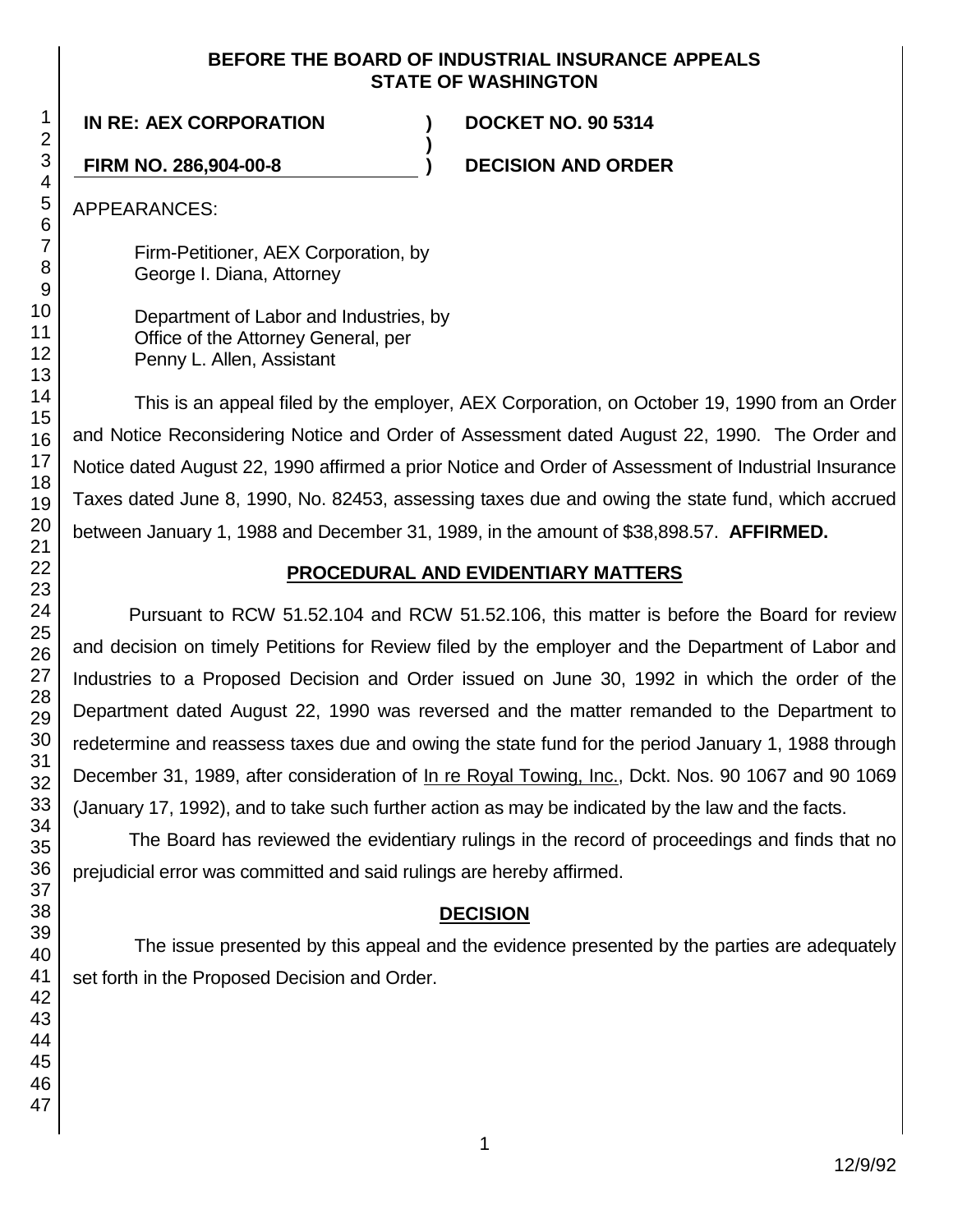We disagree with our industrial appeals judge in the conclusions reached, however. As stated, this is an appeal from an assessment for industrial insurance premiums of the company which operates "Yellow Cabs" in Spokane, Washington, for the period January 1, 1988 through December 31, 1989.

The employer challenges the assessment in several aspects. Some of the issues presented are within the Board's jurisdiction, but some are not. The employer, after a 1986 premium audit, was advised that the Department took the position that employees of the cab company were paid on a commission basis, not a piece work basis, and premiums assessed would be founded upon that determination. The employer appealed that determination, but abandoned the appeal.

The employer continued to pay premiums on the piece work basis, not on commission basis, and the subsequent audit, the subject of the instant appeal, revealed the underpayment. The employer urges the Board to find that it acted in good faith and that the doctrine of equitable estoppel should apply. The argument is that the firm lost the ability to collect the portion of the higher premium rate from the employees which otherwise would have been collected but for the delay of the Department conducting its audit. An audit, by definition, is retrospective. The audit in question was performed less than six months after the assessment period had ended on December 31, 1989. We find that is not an unreasonable delay.

The Board has no jurisdiction in equity and cannot grant equitable relief except in those situations where we follow established and precedential case law. In re Seth E. Jackson, BIIA Dec., 61,088 (1982). In the event the Court of Appeals or the Supreme Court has decided a case having the same facts as those of an appeal we are considering and where those courts have afforded equitable relief, the Board may anticipate what the ruling by the courts would be in our appeal and grant the same relief. Even before we consider what the appellate courts would do with the present appeal, the employer herein must first establish the necessary elements of the doctrine. For example, there must be an admission, statement, or act by one party which is inconsistent with the claim of the other party; there must be an act by the other party based upon the admission, statement, or act; and there must be the danger of injury or damage to that other party should the first party be allowed to contradict or deny the admission, statement, or act. Harbor Air Service, Inc. v. Board of Tax Appeals, 88 Wn.2d 359, 560 P.2d 1145 (1977); McDaniels v. Carlson, 108 Wn.2d 299, 738 P.2d 254 (1987).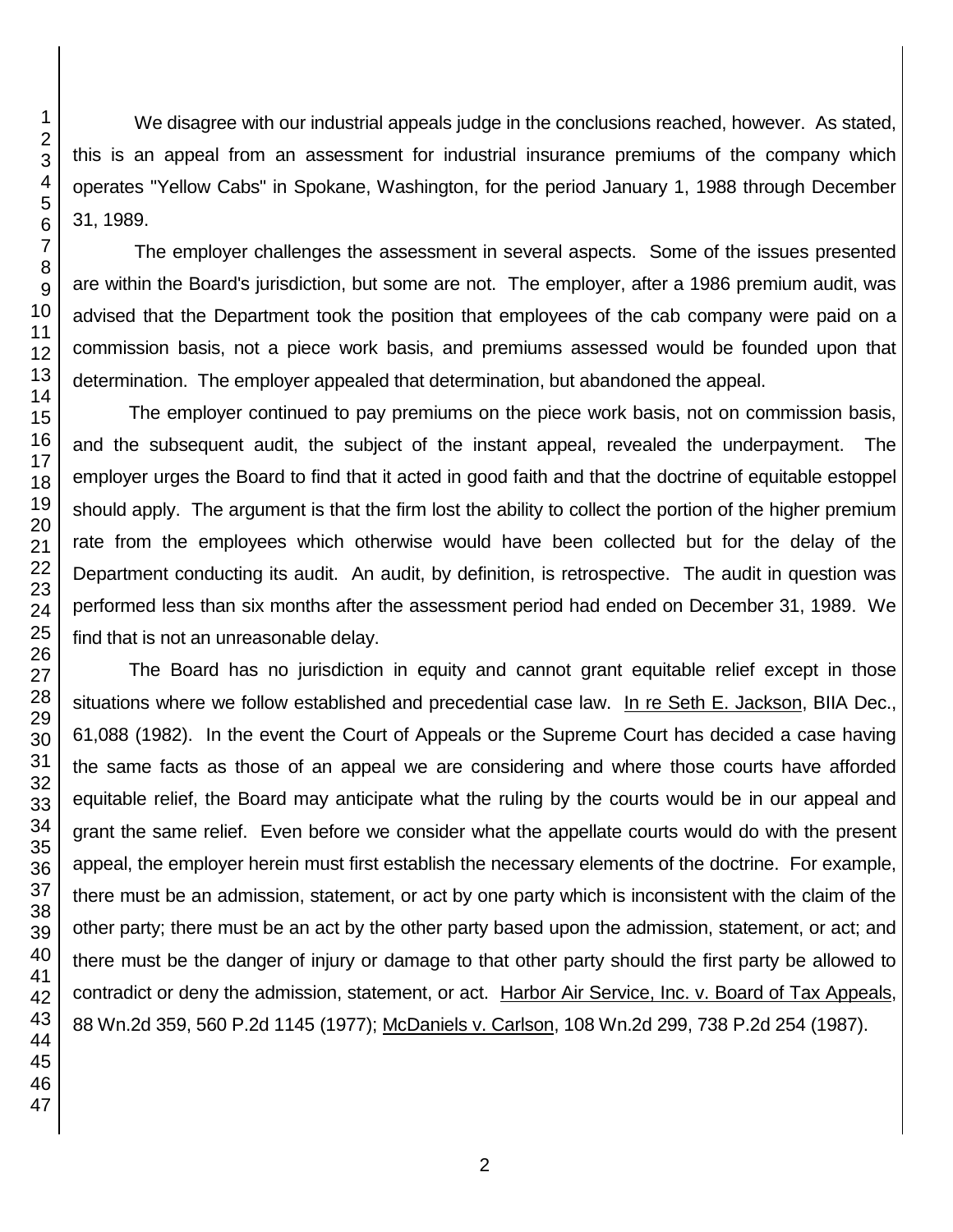We agree completely with our industrial appeals judge in the determination that there is not a justifiable reliance on an action or statement by the Department that it would no longer use the commission basis rule. Therefore, equitable estoppel is not available to the employer, even if we decided that we had the jurisdiction to grant the relief requested.

The employer argues that the wrong rate was applied, that the piece work rule should be applied rather than the commission rule. The testimony clearly indicates cab drivers are paid 45% of the fares generated. The evidence shows the reason for such a payment is to cover the considerable amount of non-productive or "on call" time when the cab drivers sit and wait for a dispatcher to send them to a fare. There is some testimony that individual cab drivers can increase their productive time by establishing a clientele. Presumably that clientele will request the specific cab driver, thus increasing his or her production. As a basis for arguing that a cab driver is a piece worker we believe this to be fallacious reasoning. Individual cab drivers still must wait to be dispatched to the fare and are still paid the 45% of the productive time. Unlike piece work where a worker can theoretically increase the hourly pay by increasing productivity a driver can only drive one vehicle for a certain number of hours per day. There is a practical limit to how much one driver can produce. It is not shown, therefore, how there would be a net gain in either production or payment to the individual driver.

The Washington Administrative Code defines commission personnel.

Commission personnel are persons whose compensation is based upon a percentage of the amount charged for the commodity or service rendered. Commission personnel are to be reported for premium purposes at a minimum of assumed worker hours of not less than . . . 40 worker hours per week for full-time employment: Provided, that the assumed eight worker hours daily for part-time employment will apply only if the employer's books and records are maintained so as to show separately such person's actual record of employment. WAC 296-17-350(4).

The commission personnel rule is applicable if full-time cab drivers are paid on a percentage of the fare generated.

The industrial appeals judge came to the conclusion that the drivers were not commissioned personnel. He based his conclusion on his interpretation of In re Royal Towing, Inc., Dckt. Nos. 90 1067 and 90 1069 (January 17, 1992). Royal Towing is not a significant decision, is not readily available to parties who may appear before the Board, does not have true precedential value, and is specifically stated not to be a final decision of the Board within RCW 51.52.110. Further, we do not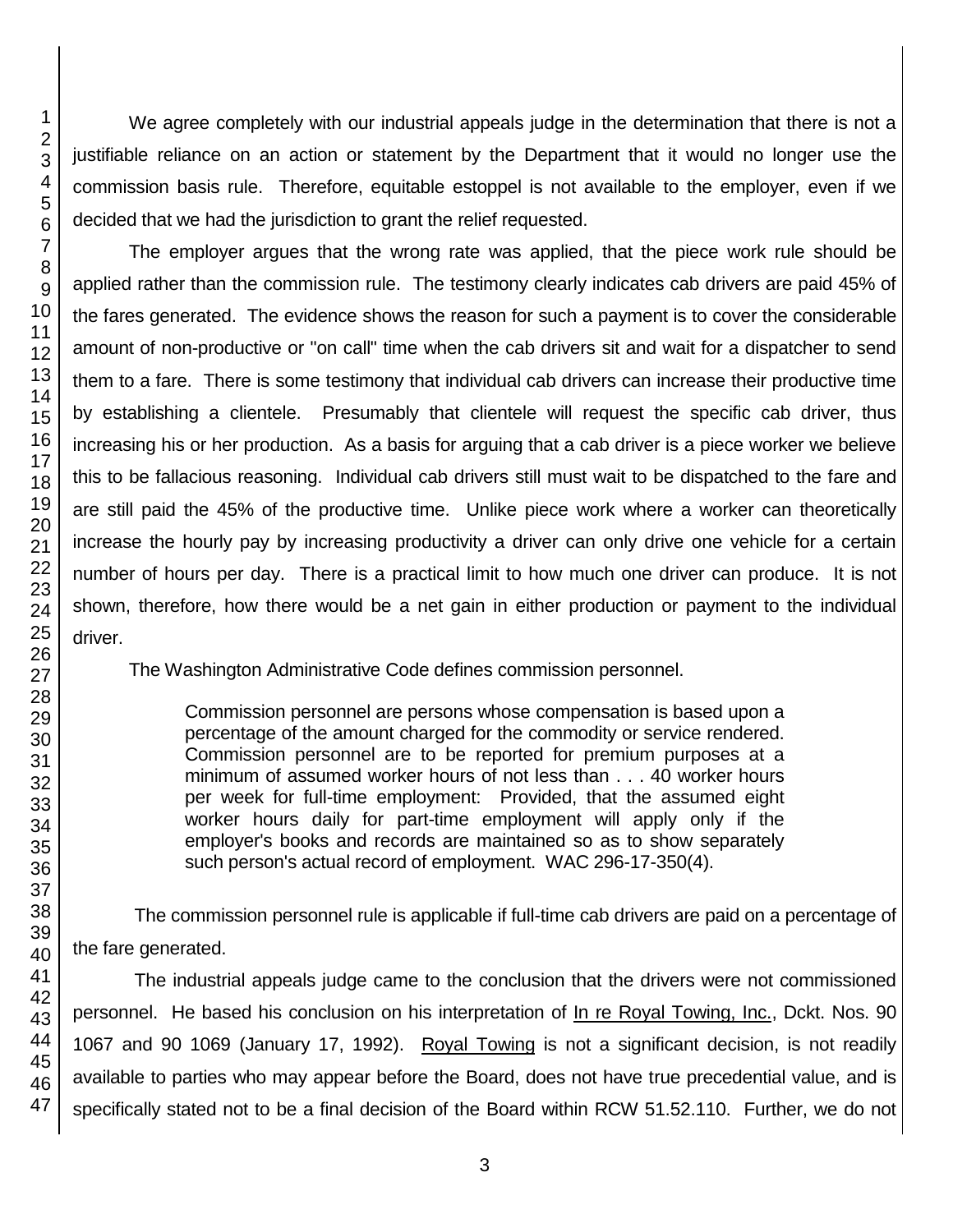believe the case is "on point" with the instant appeal. In Royal Towing all actual hours of the part-time employees were carefully maintained for other governmental agencies. In the case on appeal, because adequate records were not kept, the best the firm could do was make an educated estimation of hours worked by the drivers. We, therefore, do not agree with the industrial appeals judge in his determination that the drivers are other than commissioned personnel. They are employees paid by commission at a rate of 45% of fare generated fees. There is an additional reason for holding against the employer on this argument, however.

The Legislature has imposed a considerable penalty for the failure of an employer to keep those records required to determine taxes due. Such employer is forever barred from questioning the correctness of the Department's assessment in an appeal before the Board relating to the period of assessment and during which the records were not kept. RCW 51.48.030. While this statutory direction makes further discussion arguably moot, we choose to address those other issues over which we have jurisdiction.

The employer also argues that an incorrect premium rate has been imposed upon it by the Department as the rate does not reflect the actual risk associated with cab driver work.

The Department has been directed and empowered by the Legislature to classify all occupations or industries based upon risk of injury to workers associated therewith, to fix rates of premiums, and to collect the premiums owed. RCW 51.16.035; Washington State School Director's Association v. Dep't of Labor & Indus., 82 Wn.2d 367, 510 P.2d 818 (1973). The burden of proof in an appeal to prove taxes imposed are incorrect is upon the employer. RCW 51.48.131.

Legislative classification is not prohibited. It must only be reasonable, not arbitrary. Washington State School Director's Association v. Dep't of Labor & Indus., supra. State v. Persinger, Wn.2d 362, 382 P.2d 497 (1963). The burden of the employer in the instant case is to show the classification is arbitrary. "Where there is room for two opinions, action is not arbitrary and capricious when exercised honestly and upon due consideration. . . ." Buell v. Bremerton, 80 Wn.2d 518, 526, 495 P.2d 1358 (1972); DuPont-Fort Lewis School Dist. 7 v. Bruno, 79 Wn.2d 736, 489 P.2d 171 (1971).

The testimony indicates that the Department has established its classification state-wide for cab driving work and specific premiums for each employer are determined by the experience rating. At present AEX Corporation has a very good experience rating. There is no evidence which indicates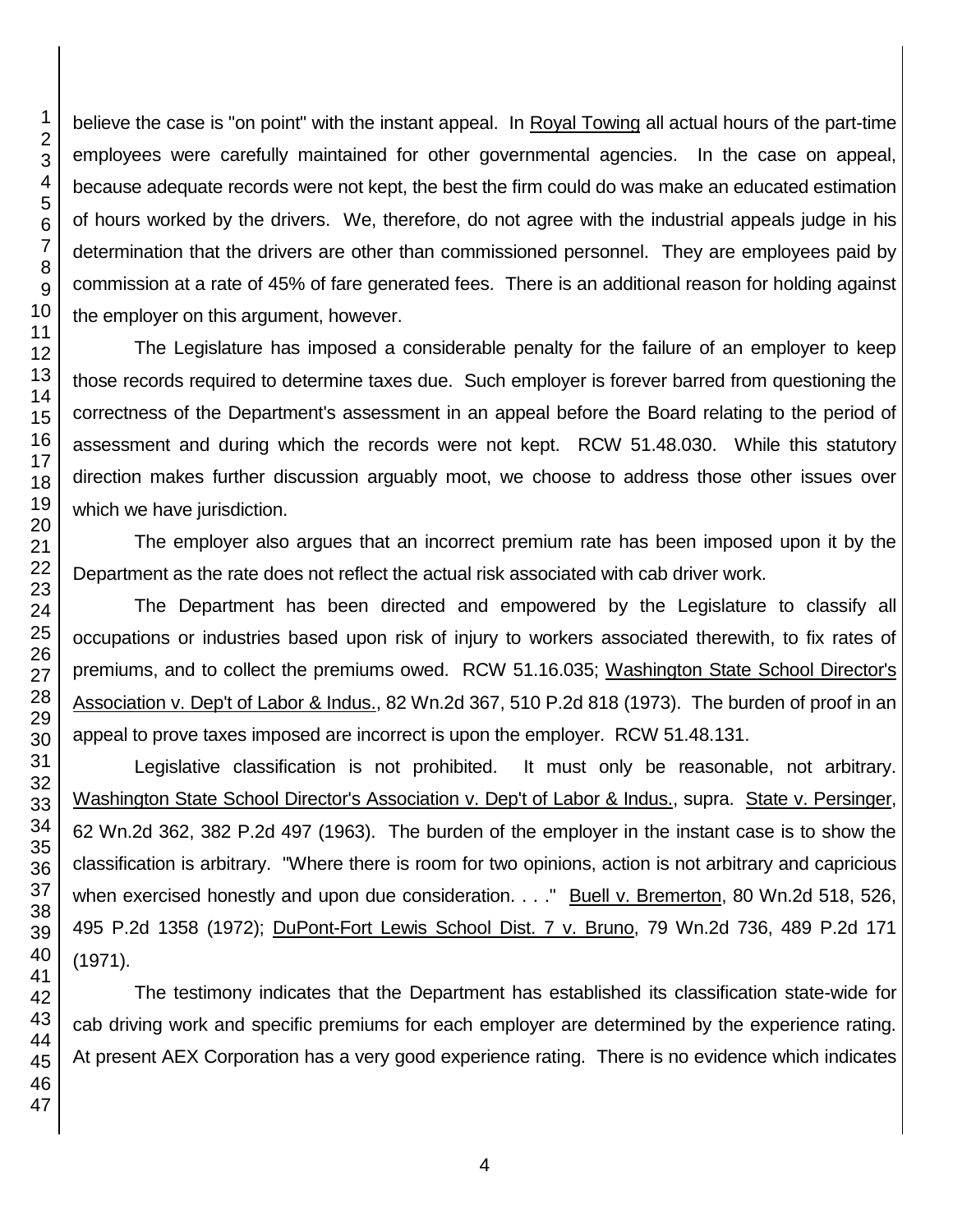the Department has been arbitrary and capricious in establishing the classification nor that the promulgation of the classification is contrary to law.

The employer also seeks to show that the Department miscalculated the number of hours and the premium based thereon and alleges that it does not owe as much as the Department indicates. The Department did not use actual hours because actual hours were never made available. There has been a subsequent extrapolation by the employer in an attempt to prove the probable actual hours. We do not believe that is sufficient to overcome the use of the commission rule. WAC 296-17- 350(4).

The employer concedes that the Board probably lacks jurisdiction over the issues identified below. However, some evidence was presented on these so that they may be raised in Superior Court. We do not believe there is a requirement to exhaust administrative remedies prior to taking such issues to the Superior Court. The issues which we do not resolve are: whether the Industrial Insurance Act and the regulations adopted in conformance therewith discriminate against the employer; whether they are contrary to public policies; and, whether they are in violation of the United States Constitution in a number of specific instances. None of these issues are justiciable before the Board, but may be raised before a court of general jurisdiction. Bare v. Gorton, 84 Wn.2d 380, 526 P.2d 379 (1974).

After consideration of the Proposed Decision and Order and the Petitions for Review filed thereto, and a careful review of the entire record before us, we make the following:

# **FINDINGS OF FACT**

1. On June 8, 1990, the Department of Labor and Industries issued a Notice and Order of Assessment of Industrial Insurance Taxes, No. 82453, assessing taxes due and owing to the state fund, pursuant to RCW 51.48.120, which accrued between January 1, 1988 and December 31, 1989, in the amount of \$38,898.57.

On June 28, 1990, the Notice and Order of Assessment, No. 82453, dated June 8, 1990, was received by the firm. On July 27, 1990, the firm mailed a protest and request for reconsideration, correctly addressed and postage prepaid, to the Department. On July 30, 1990, the protest and request for reconsideration was received by the Department.

On August 22, 1990, the Department issued an Order and Notice affirming the prior Notice and Order of Assessment, No. 82453, dated June 8, 1990.

On September 18, 1990, the Order and Notice dated August 22, 1990, was received by the firm. On October 15, 1990, the firm mailed a notice of appeal, correctly addressed and postage prepaid. On October 19, 1990,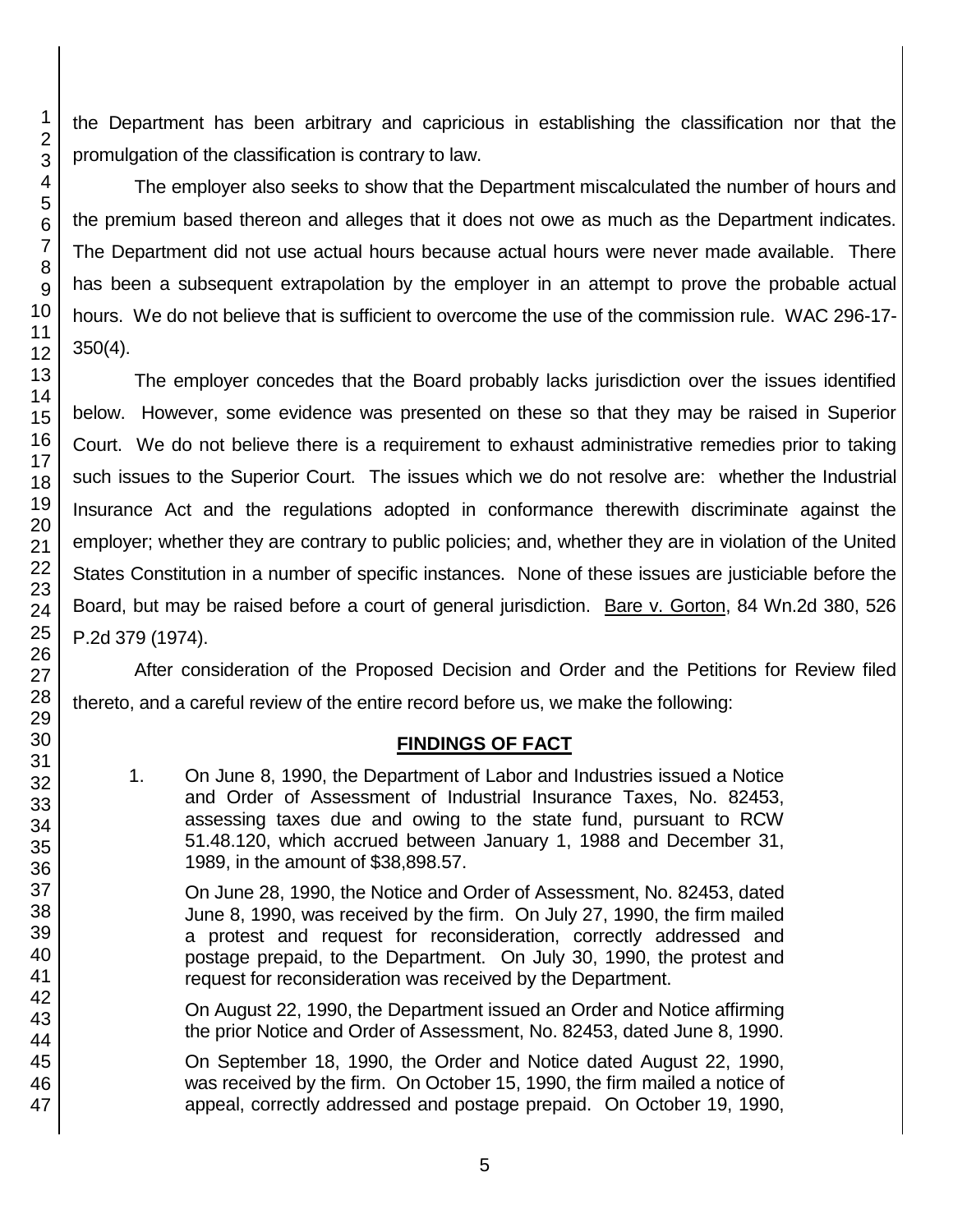the notice of appeal from the Order and Notice dated August 22, 1990 was received by the Board of Industrial Insurance Appeals. On November 7, 1990, the Board granted the appeal, subject to determination of timeliness, assigned Docket No. 90 5314, and directed that proceedings be scheduled.

- 2. Between January 1, 1988 and December 31, 1989, the firm operated a taxicab business located in Spokane, Washington. Drivers were paid on a commission basis, 45% of gross fares collected, or minimum wage, whichever was greater.
- 3. Drivers worked defined shifts during which approximately three to five hours were involved in the actual transport of passengers, and the remainder of the time the driver was "on call", usually parked at various taxi stations within the city. While parked and "on call", the driver was free to utilize the time as he or she pleased so long as the driver remained available for immediate dispatch and transport of passengers.
- 4. The firm was aware that the Department position was that computation of premiums for such drivers was required to be as commission personnel, WAC 296-17-350(4), because of a prior audit which had been completed during 1986. The employer had no reason to believe the Department would change its position in such regard.
- 5. There was no prejudice to the firm resulting from the time necessary to complete the audit procedure and assess taxes due in this instance, and the alleged inability at the present time of the firm to recoup the employee portion of the premium from prior employees. The audit was timely accomplished.
- 6. The firm did not keep accurate or adequate records of the hours worked by its cab drivers during the period under appeal.
- 7. The Department's determination of classification of cab drivers and the experience rating and premiums established has not been shown to be arbitrary and capricious.
- 8. The firm has raised certain constitutional issues in this appeal.

# **CONCLUSIONS OF LAW**

- 1. The Board of Industrial Insurance Appeals has jurisdiction over the parties to and the subject matter of this appeal, except the constitutional issues over which it does not have jurisdiction.
- 2. Application of WAC 296-17-350(4), Commission Personnel, to this employer for the purpose of determining and assessing industrial insurance premiums for taxi drivers was correct.
- 3. No equitable relief from premiums imposed may be granted by the Board in this appeal.